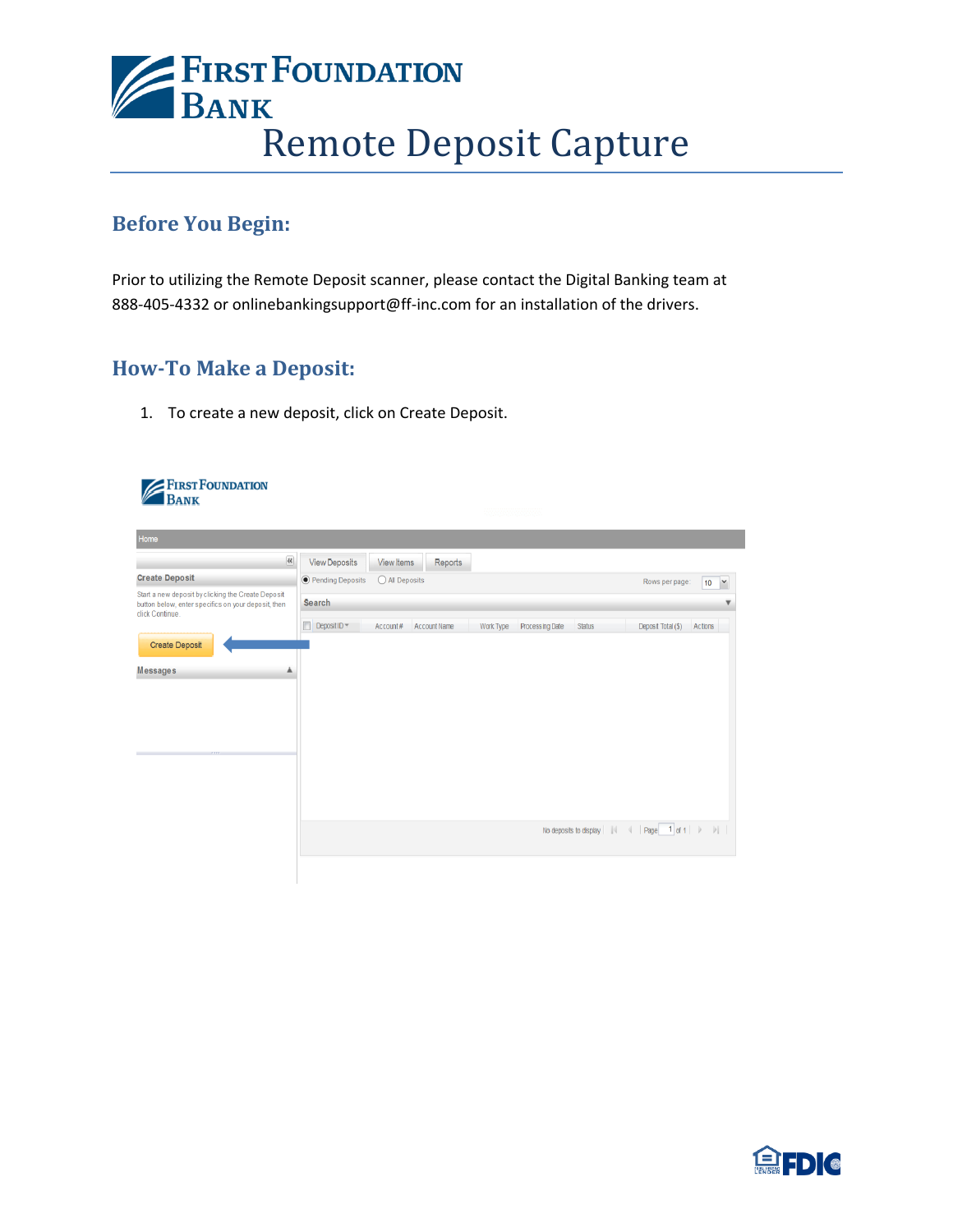

4. Enter in the total amount of the deposit and select the account number from the drop-down. Click **Continue.**

\*\*Note: Store number is an optional field.

| <b>Create Deposit</b> |                      |  |
|-----------------------|----------------------|--|
|                       | * Required Fields    |  |
| Deposit Amount*:      | 0.01                 |  |
| Select Account*:      | Tester 2 - 110004660 |  |
| Store Number:         |                      |  |
|                       | Cancel<br>Continue   |  |

5. Place the check(s) on the scanner and click **Scan.** The multi-feed scanner multiple checks may be placed on the scanner at one time. The single-feed scanner will feed one check at a time.

| <b>BANK</b>                                                                                               | <b>ERST FOUNDATION</b>         |                                                      |                    |                      |                |                                                              |
|-----------------------------------------------------------------------------------------------------------|--------------------------------|------------------------------------------------------|--------------------|----------------------|----------------|--------------------------------------------------------------|
| Home                                                                                                      |                                |                                                      |                    |                      |                |                                                              |
|                                                                                                           |                                | $\left\langle \mathbf{Q}\right\rangle$<br>Item $# =$ |                    | Check #              | Error          | <b>Actions</b><br>Amount                                     |
| Deposit ID:<br>Account#:<br>Account Name: Tester 2<br><b>More Details</b><br>Export As<br><b>Messages</b> | 114845279<br>110004660<br>,,,, | ▴                                                    |                    |                      |                |                                                              |
|                                                                                                           |                                | No of Items:0                                        | Error:0            | Deposit Total:\$0.01 | Difference:\$0 | Checks Total: \$0                                            |
|                                                                                                           |                                | Scan                                                 | Detect Double-Feed |                      |                | Correct All Errors<br><b>Fix Errors</b><br>to Submit Deposit |

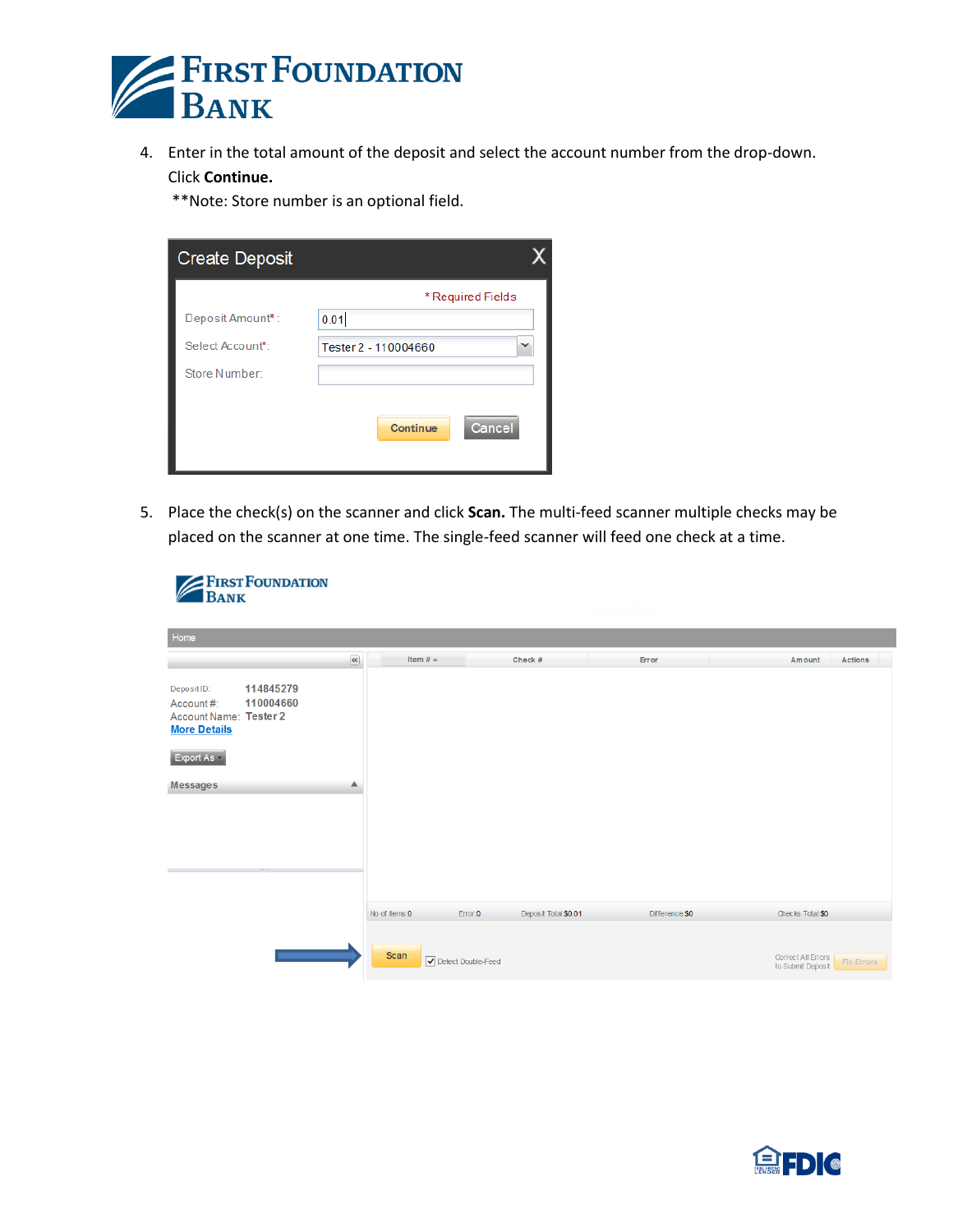

6. If there are any errors, click on **Fix Errors.** If there are no errors, skip to Step 7.

| Home                                                                            |                        |                                        |            |               |                    |                      |                    |                              |                   |
|---------------------------------------------------------------------------------|------------------------|----------------------------------------|------------|---------------|--------------------|----------------------|--------------------|------------------------------|-------------------|
|                                                                                 |                        | $\left\langle \mathbf{Q}\right\rangle$ |            | Item $#$ $=$  |                    | Check #              | Error              | Amount                       | <b>Actions</b>    |
|                                                                                 |                        |                                        | $\boxplus$ | 0886596973    |                    | 0109                 |                    | 1.00                         | <b>III</b>        |
| Deposit ID:<br>Account#:                                                        | 114879348<br>110004660 |                                        | ⊕          | 0886596974    |                    | 0109                 | $\Delta$           | 1.00                         | Ŵ                 |
| Account Name: Tester 2<br><b>More Details</b><br>Export As -<br><b>Messages</b> | 3337.                  | ▴                                      |            |               |                    |                      |                    |                              |                   |
|                                                                                 |                        |                                        |            | No of Items:2 | Error:1            | Deposit Total:\$1.00 | Difference:-\$1.00 | Checks Total:\$2.00          |                   |
|                                                                                 |                        |                                        |            | Scan          | Detect Double-Feed |                      |                    | Correct All P<br><b>YOFS</b> | <b>Fix Errors</b> |

The check image will expand. Enter in the field that needs correcting and hit the Enter key to update the field.

| AUX/Serial                 | RT WAUX/FLD4 | Account   | Check | Am ount |
|----------------------------|--------------|-----------|-------|---------|
|                            |              | 120005632 | 0109  | 1.001   |
| Pressenter to update field |              |           |       |         |
|                            |              |           |       |         |

Delete

Once all fields have been updated, the Fix Error button will change to Submit Deposit.

7. To submit the deposit, click on **Submit Deposit.**

| No of Items: 1 | Error:0            | Deposit Total:\$1.00 | Difference:\$0.00 | Checks Total:\$1.00                                                      |
|----------------|--------------------|----------------------|-------------------|--------------------------------------------------------------------------|
| Scan           | Detect Double-Feed |                      |                   | Correct All Frrase<br><b>Submit Deposit</b><br><b>TO SUDITIL DEPL 3R</b> |

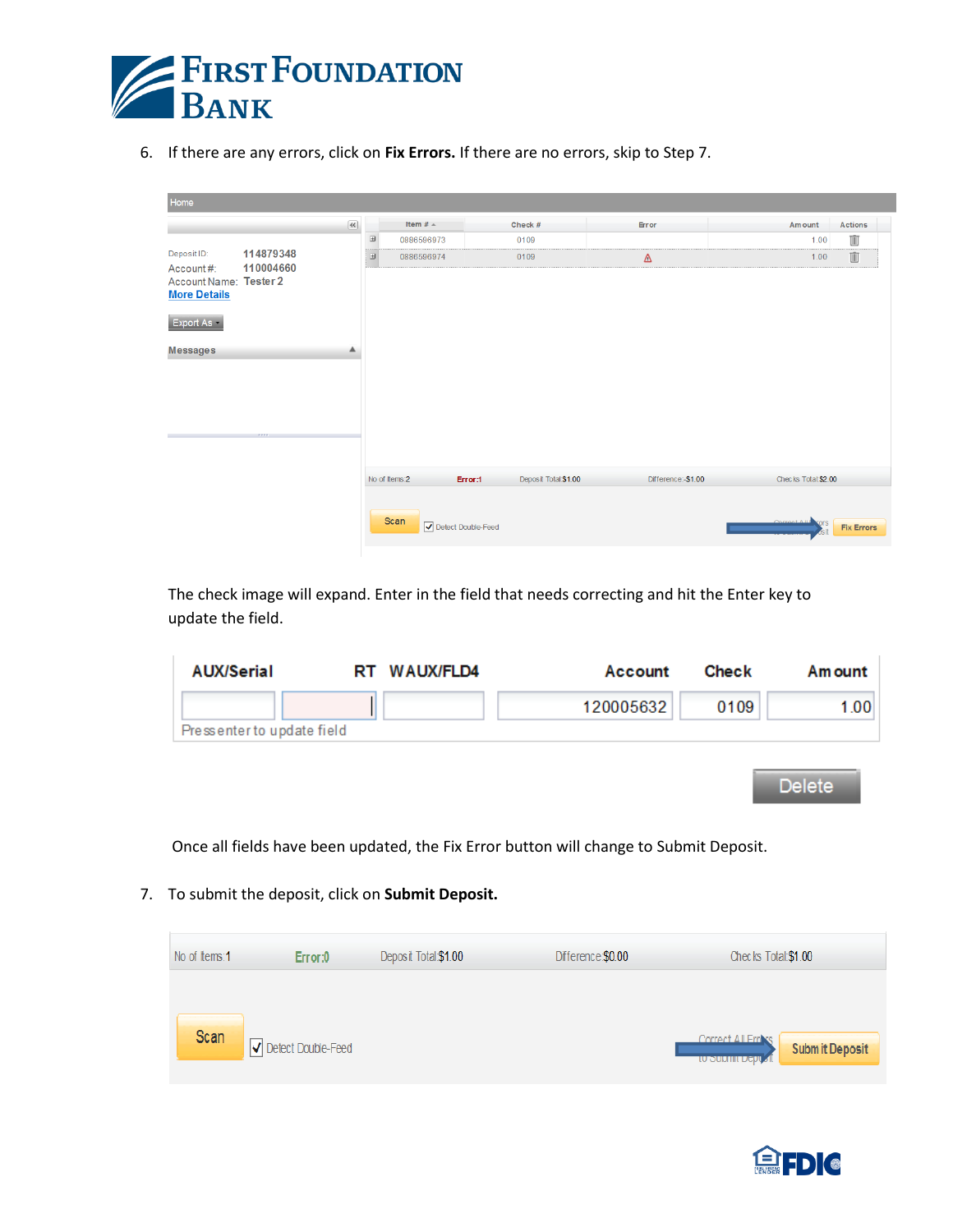

8. The Verify Balance box will appear which allows for an optional memo. Click on **Submit Deposit** to confirm the submission of the deposit.

| Verify Balance                                 |                     |                |                       |  |
|------------------------------------------------|---------------------|----------------|-----------------------|--|
| <b>Transaction is Balanced</b><br>Deposit Data |                     |                |                       |  |
| Deposit Total:<br>1.00                         | <b>Check Total:</b> | \$1.00         | Difference: \$0.00    |  |
| Item Count:                                    | Items In Deposit:   | $\overline{1}$ | Difference: 0         |  |
| Add Memo (Optional)                            |                     |                |                       |  |
|                                                |                     |                |                       |  |
| 256/256                                        |                     |                | <b>Submit Deposit</b> |  |

9. The deposit has now been submitted. The status of the deposit should show as "Pending Review."

## **How-To Print Reports**

1. Once the deposit has been submitted, click on the View Deposit icon under Actions.

| <b>EFIRST FOUNDATION</b><br><b>BANK</b>                                                                                      |        |                           |                    |              |           |                 |                                     |                                             |                                      |  |  |
|------------------------------------------------------------------------------------------------------------------------------|--------|---------------------------|--------------------|--------------|-----------|-----------------|-------------------------------------|---------------------------------------------|--------------------------------------|--|--|
| Home                                                                                                                         |        |                           |                    |              |           |                 |                                     |                                             |                                      |  |  |
| $\left\langle \mathbf{K}\right\rangle$                                                                                       |        | <b>View Deposits</b>      | <b>View Items</b>  | Reports      |           |                 |                                     |                                             |                                      |  |  |
| <b>Create Deposit</b>                                                                                                        |        | <b>O</b> Pending Deposits | All Deposits       |              |           |                 |                                     | Rows per page:                              | 10 <sup>°</sup><br>$\check{ }$       |  |  |
| Start a new deposit by clicking the Create Deposit<br>button below, enter specifics on your deposit, then<br>click Continue. |        | <b>Search</b>             |                    |              |           |                 |                                     |                                             |                                      |  |  |
|                                                                                                                              | $\Box$ | Deposit ID $\equiv$       | Account#           | Account Name | Work Type | Processing Date | Status                              | Deposit Total (\$)                          | Actions                              |  |  |
| <b>Create Deposit</b>                                                                                                        | Г      | 114879348                 | 110004660 Tester 2 |              |           | 42 2017-08-07   | <b>READY FOR</b><br><b>APPROVAL</b> |                                             | $1.00$ $\blacksquare$ $\blacksquare$ |  |  |
| <b>Messages</b><br>▲                                                                                                         |        |                           |                    |              |           |                 |                                     |                                             |                                      |  |  |
|                                                                                                                              |        |                           |                    |              |           |                 |                                     |                                             |                                      |  |  |
|                                                                                                                              |        |                           |                    |              |           |                 |                                     |                                             |                                      |  |  |
|                                                                                                                              |        |                           |                    |              |           |                 |                                     |                                             |                                      |  |  |
|                                                                                                                              |        |                           |                    |              |           |                 |                                     |                                             |                                      |  |  |
|                                                                                                                              |        |                           |                    |              |           |                 |                                     |                                             |                                      |  |  |
|                                                                                                                              |        |                           |                    |              |           |                 |                                     |                                             |                                      |  |  |
|                                                                                                                              |        |                           |                    |              |           |                 |                                     | Displaying 1-1 of 1       4   Page   1 of 1 |                                      |  |  |